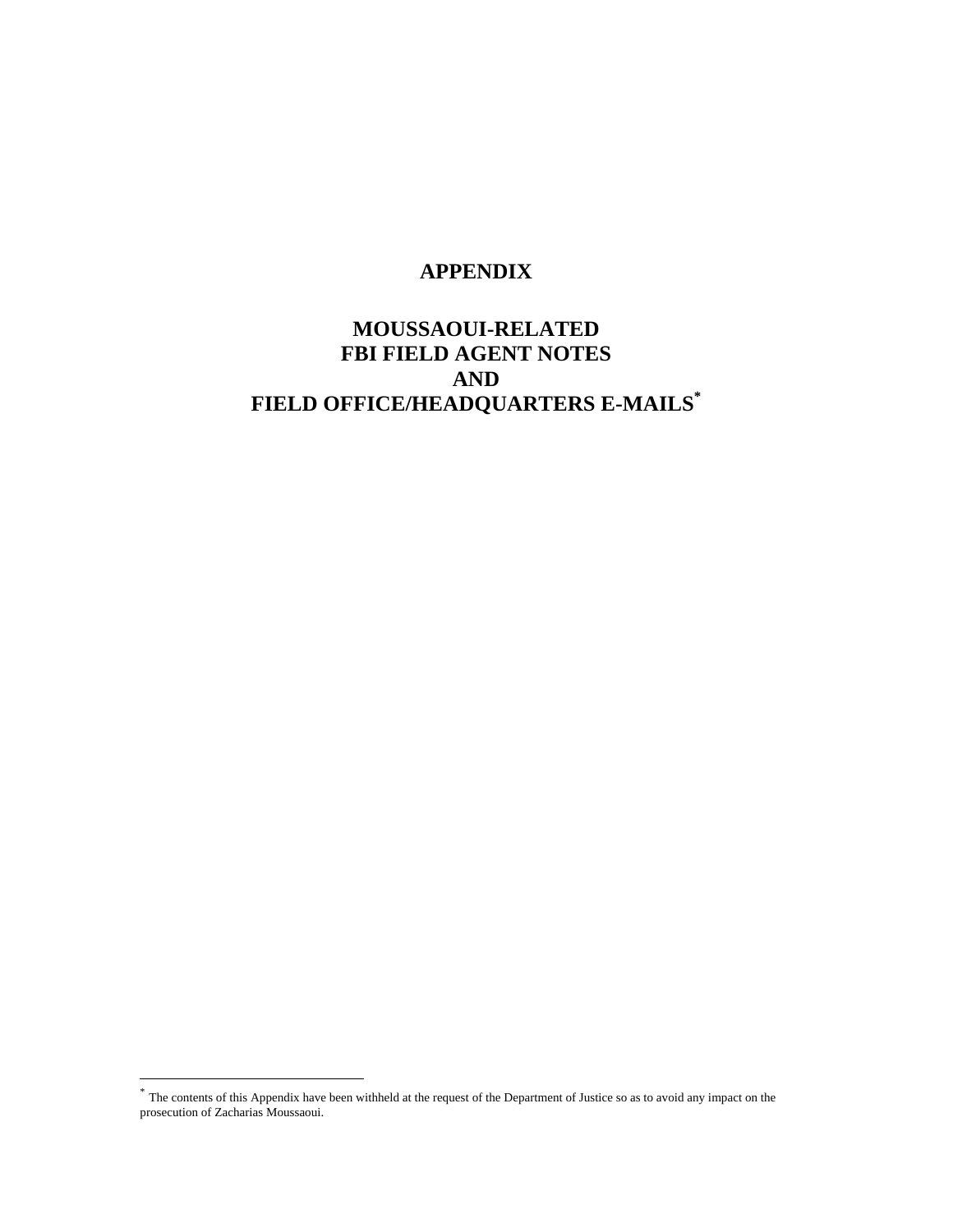#### **APPENDIX**

### **GENERAL ACCOUNTING OFFICE ANALYSIS OF U.S. ANTHRAX ATTACKS**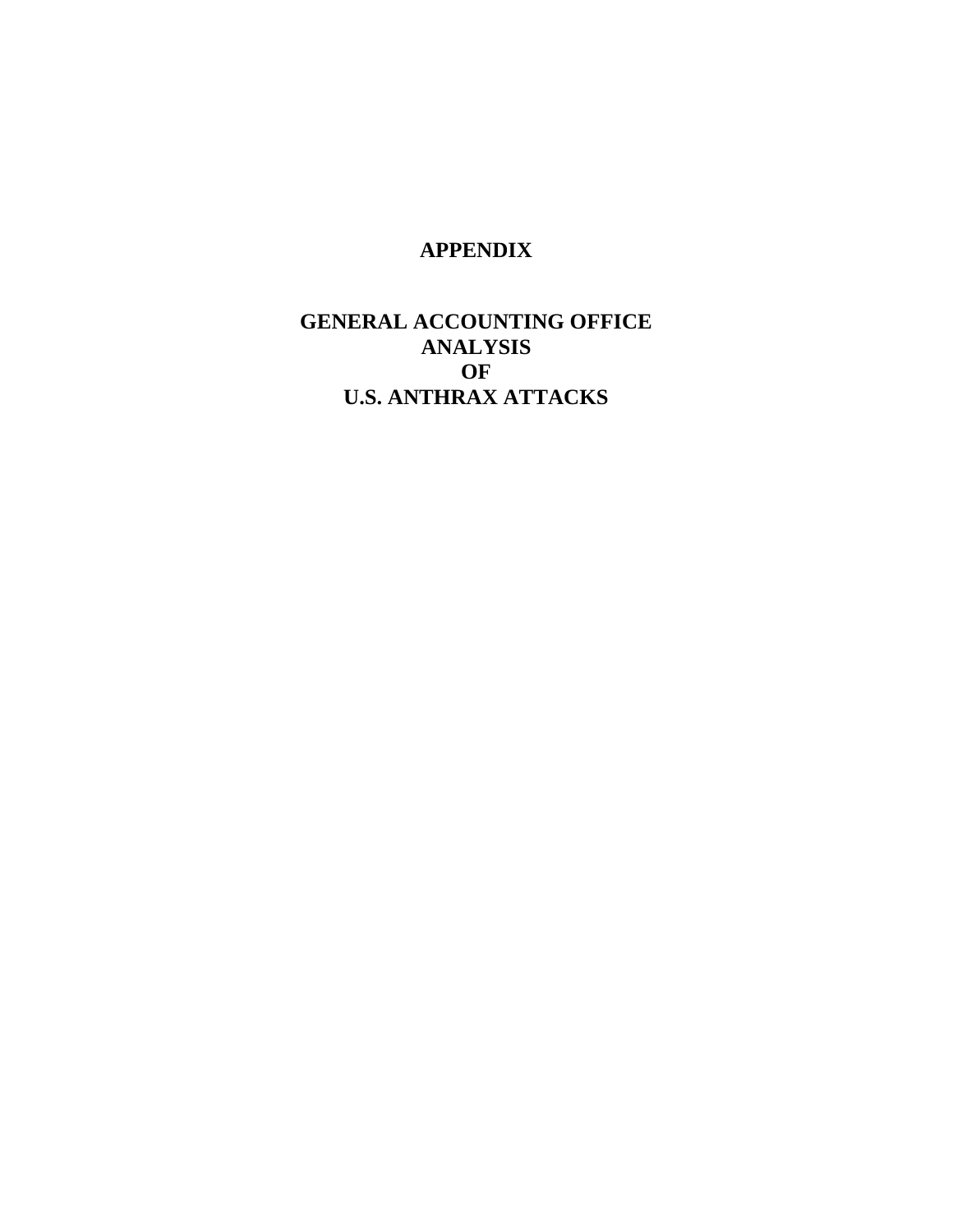## **SUMMARY OF JOINT INQUIRY REVIEW OF ANTHRAX ATTACKS**

In October 2001, the Congress, the United States Postal Service (USPS), and elements of the domestic infrastructure were the targets of anthrax attacks that eventually killed five Americans. The Joint Inquiry requested that the General Accounting Office review those attacks, focusing on the difficulty of producing and spreading anthrax, mail as a delivery system, the status of USPS efforts to detect anthrax, the federal investigation into the attacks, and how the government is preparing for other incidents.

When the Joint Inquiry report was filed, the GAO investigation had been substantially completed, with an initial finding that no consensus exists among experts regarding the ease with which terrorists or a disgruntled scientist could effectively produce and disseminate anthrax on U.S. soil. According to the GAO, technical experts believe that it would be very difficult to overcome technical and operational challenges to produce and deliver biological warfare agents sufficient to cause mass casualties.

According to the experts the GAO interviewed, delivery of anthrax by mail is not as efficient a method of producing mass casualties as military technologies. However, in the public's mind and in terms of economic damage, anthrax powder in the mail represents a potentially significant problem. The USPS effort to defend against biological agents illustrates a key aspect of homeland defense: the distinction between reactive and proactive operational environments. Whereas the nation's posture had been to prevent attacks against military facilities, the anthrax attacks targeted civilian facilities that unprepared to react.

#### LIMDIS FOUO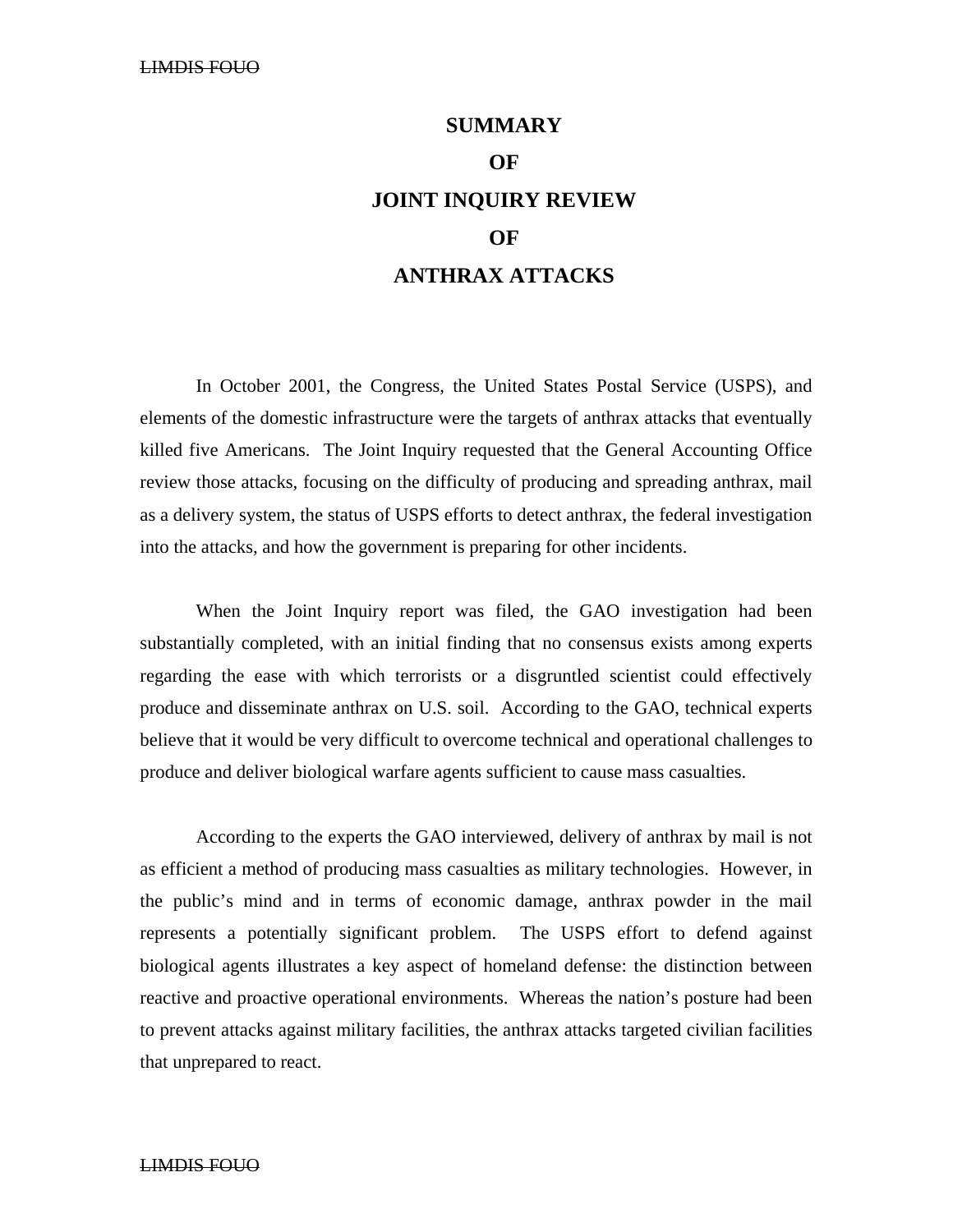#### LIMDIS FOUO

According to the GAO, the FBI is aware of numerous anthrax incidents throughout the United States, which were random in nature and determined to be hoaxes. Because this was the first time the FBI responded to an actual attack, however, there was some initial confusion about the investigative roles and responsibilities of various agencies. The Bureau has recognized the need to involve subject-matter experts and, as a result, its investigative teams include scientists, criminal investigators, hazardousmaterial experts, investigators from other federal agencies, and federal laboratories.

As a result of the anthrax attacks, the FBI and other investigative agencies have increased attention on chemical and biological threats. These agencies have reached agreements delineating roles and responsibilities, increased liaison with public health officials, developed a Center for Disease Control and FBI handbook for conducting investigations, and identified state and local officials who need security clearances for access to classified information.

To date, no connection has been established between the anthrax attacks and the terrorist attacks of September 11.

A copy of the GAO report follows.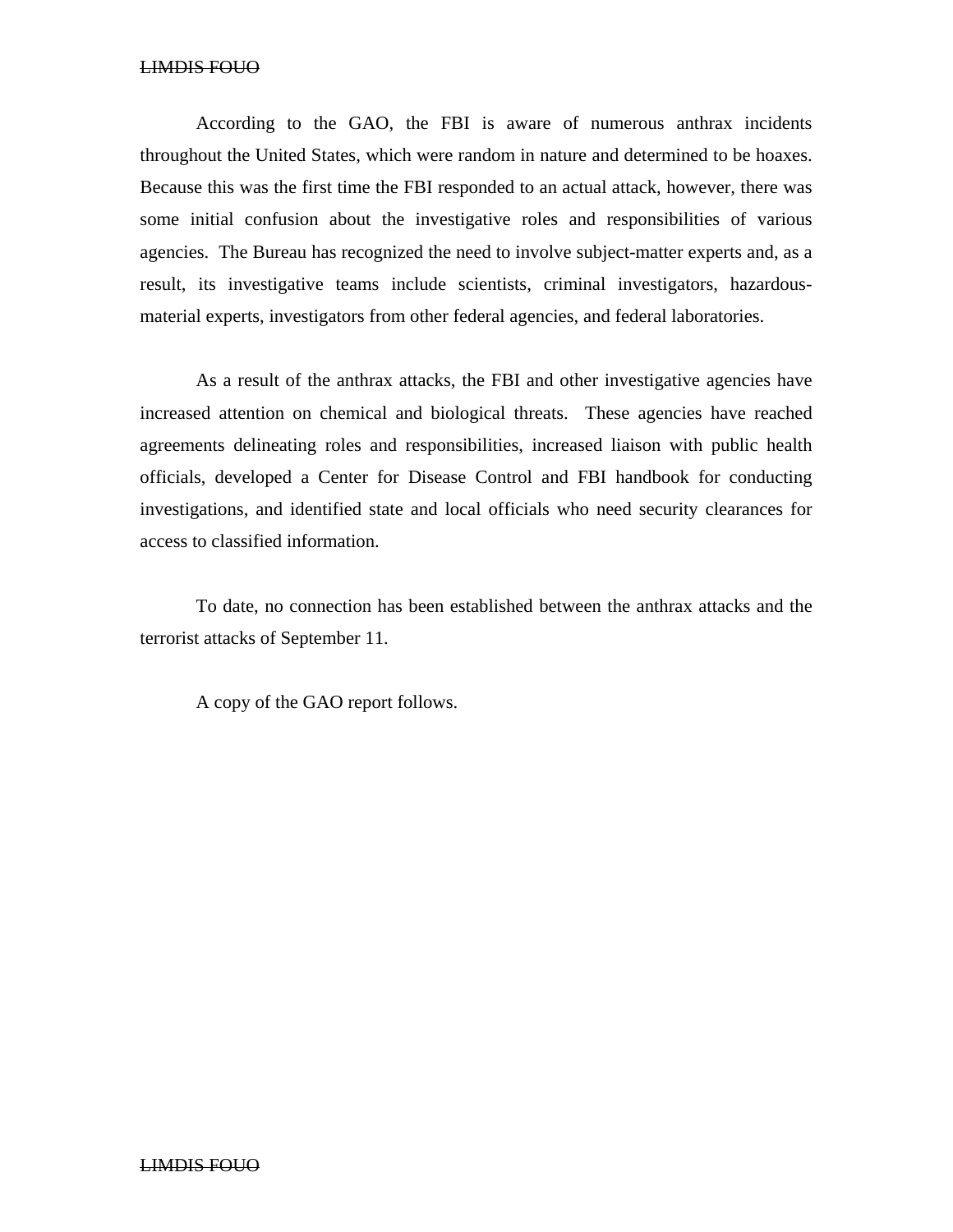

United States General Accounting Office Washington, DC 20548

December 6,  $2002$ 

The Honorable Bob Graham, Chairman, Select Committee on Intelligence **United States Senate** 

The Honorable Richard Shelby. Vice Chairman, Select Committee on Intelligence United States Senate

The Honorable Porter J. Goss Chairman, Permanent Select Committee on Intelligence House of Representatives

The Honorable Nancy Pelosi Ranking Minority Member Permanent Select Committee on Intelligence House of Representatives

Subject: Analysis of U.S. Anthrax Attacks

The purpose of this letter is to transmit a copy of our statement for inclusion in the Committee record, regarding our response to your request to collect information on the October 2001, anthrax in the United States using the United States Postal Service (USPS) as a vehicle. To address this objective, we specifically drew upon the biodetection work we are conducting at the USPS and the chemical-biological defense work we are performing at the Department of Defense. We have also collected the Federal Bureau of Investigation's response to last year's anthrax attacks, and analyzed new information regarding the steps necessary to produce dry anthrax spores.

This statement has been designated "Limited Official Use Only" because of the sensitive nature of the information it contains. Release to the public could be detrimental to the government and/or public safety. Recipients should not discuss or release this report to anyone whose official duties do not require access to the information it contains. This report should be safeguarded when not being used and destroyed when no longer needed. It is my understanding that your procedures for handling materials submitted to the Committee will fully address these concerns.

This assignment was conducted by staff from our Applied Research and Methods team and Office of Special Investigations under assignment code 460539. If you have any questions, please contact Sushil Sharma, Assistant Director, Center for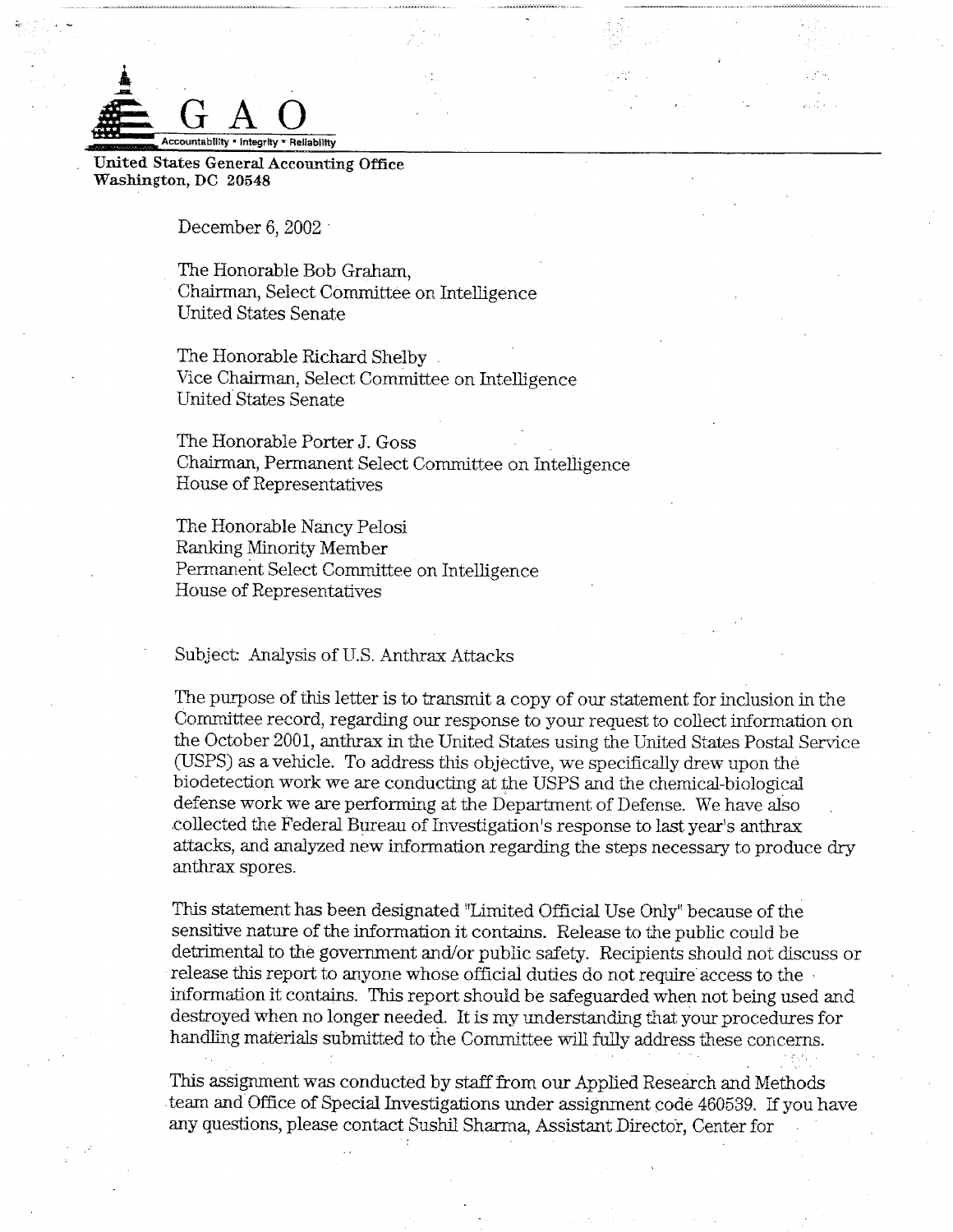Technology and Engineering, at (202) 512-3460, Don Fulwider, Assistant Director, Office of Special Investigations at (202) 512-7413, or me at (202) 512-6412. We can also be reached at SharmaS@gao.gov, FulwiderD@gao.gov, or RhodesK@gao.gov, respectively.

Sincerely yours, Khodes th VA.

Chief Technologist Director, Center for Technology and Engineering Applied Research and Methods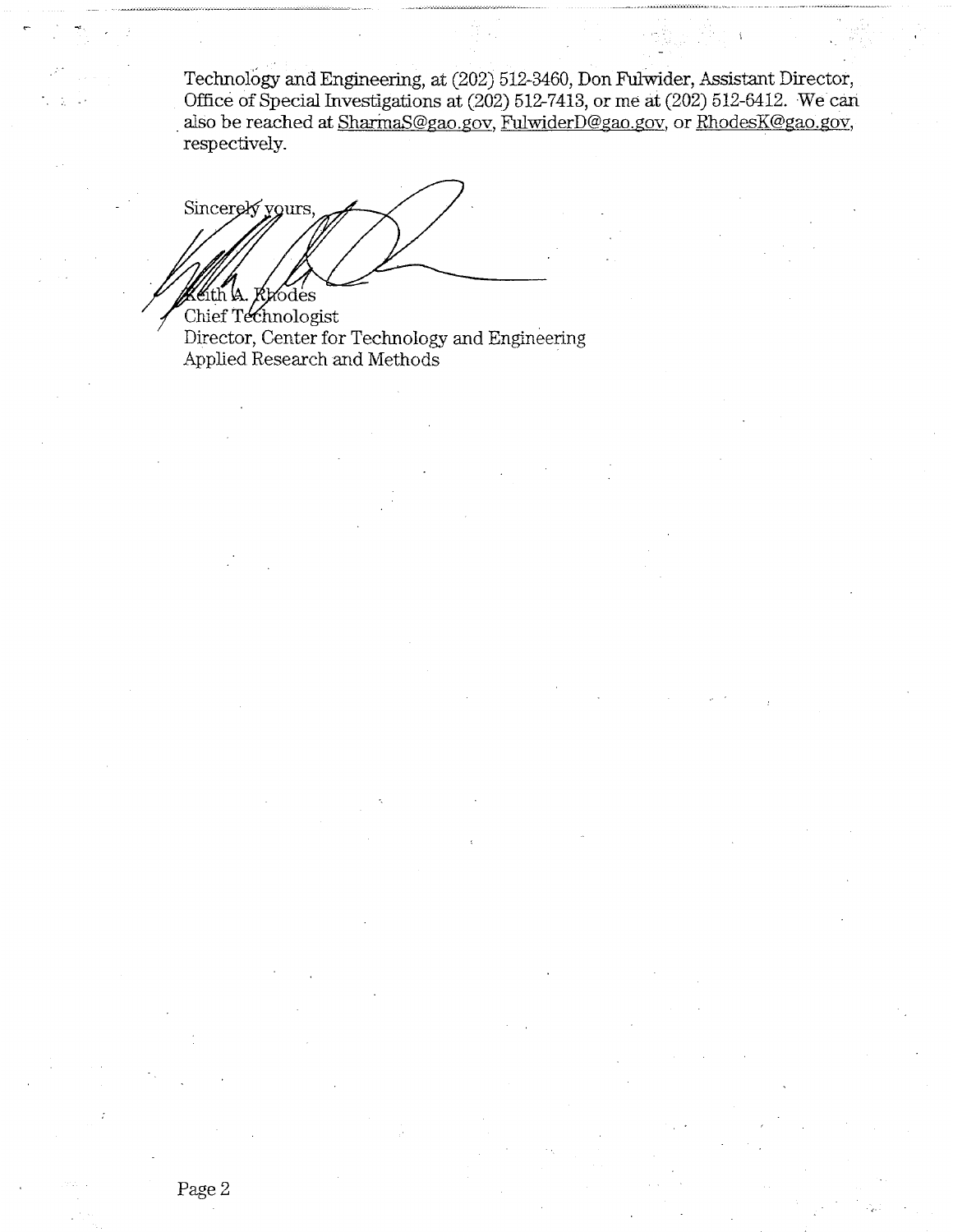United States General Accounting Office

### Testimony

Before the Select Committee on Intelligence, U.S. Senate, and the Permanent Select Committee on Intelligence, House of Representatives

Tuesday, December 10, 2002

 $GAO$ 

# DIFFUSE SECURITY THREATS

## Information on U.S. Domestic Anthrax Attacks

Statement for the Record by Keith Rhodes, Chief Technologist, Center for Technology and Engineering

### **LIMITED OFFICIAL USE ONLY**

This statement has been designated "Limited Official because of the sensitive nature of the information it contains. Release to the public could be detrimental to the government. Recipients should not discuss or release this statement to anyone whose official duties do not require access to the information it contains. This statement should be safeguarded when not being used and destroyed when no longer needed.

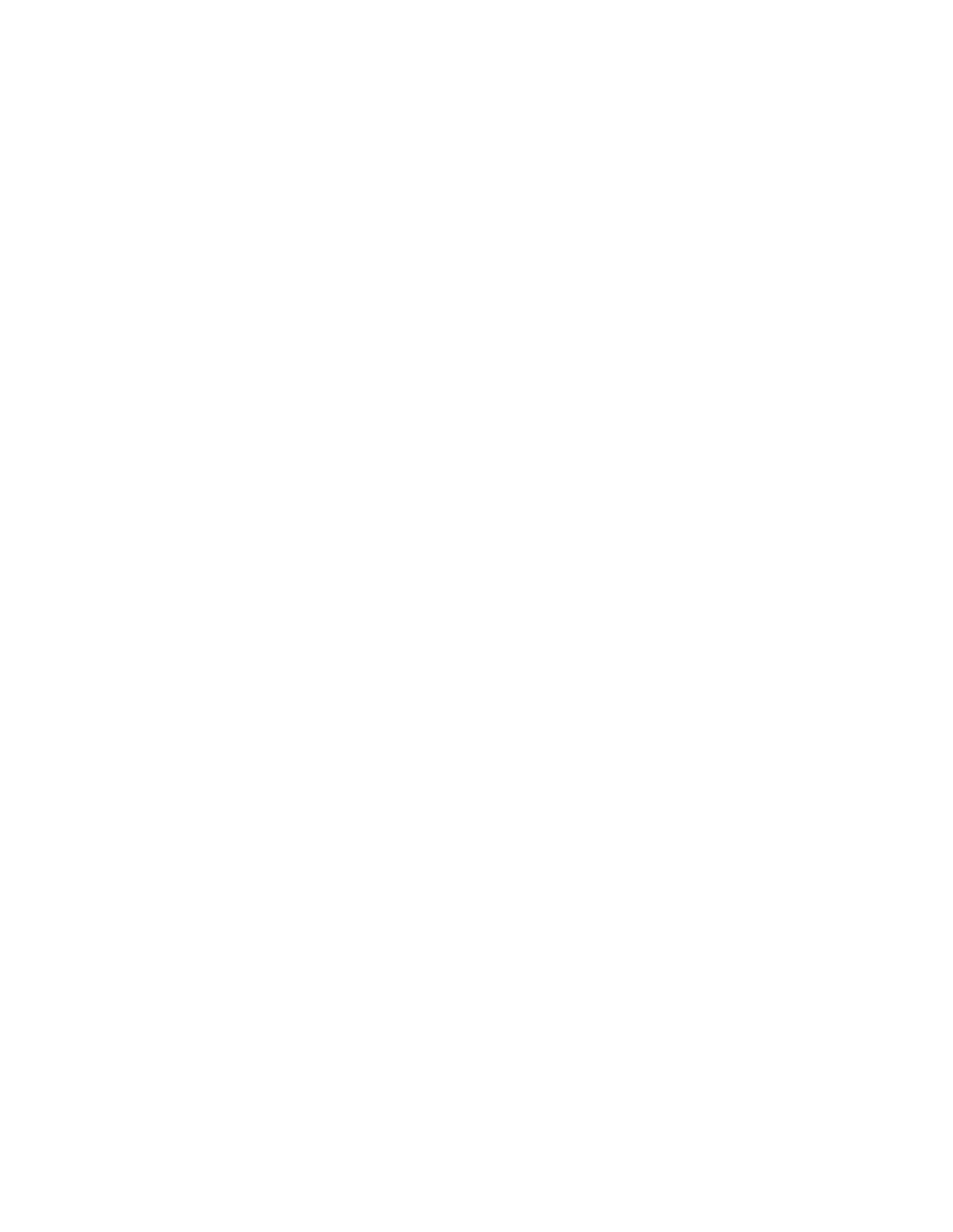Mr. Chairman and Members of the Joint Committee:

As you requested in your letter of October 31, 2002, we are pleased to submit our statement for the record on the anthrax threat. We collected this information as part of several ongoing and completed projects dealing with the anthrax threat, the anthrax vaccine, and technologies to detect and identify anthrax spores,<sup>1</sup> that is, anthrax in a powder form. As you requested, my testimony will focus on the following questions: (1) How easy is it to produce and weaponize anthrax? (2) What studies were conducted to test mail as a weapon delivery system? And (3) what is the status of the United States Postal Service's (USPS) efforts to detect anthrax in the mail? You also requested that we provide an overview of federal law enforcement agencies' initial investigation in response to the October 2001 anthrax attack and how these agencies are preparing for similar incidents in the future.

In conducting our work on anthrax production processes, we identified and consulted with a wide range of current and retired experts in anthrax and biological weapons production processes from the U.S. Army's Dugway Proving Grounds, Utah, a principal site of biological weapons testing; the U.S. Army Medical Research Institute of Infectious Diseases, Ft. Detrick, Maryland; the Institute of Genomic Research, Bethesda, Maryland: the University of Arizona, Tucson, Arizona; and the United Kingdom.

In conducting our work on USPS's efforts to detect anthrax in the mail, we reviewed documents associated with USPS efforts to procure anthrax detection devices, met with USPS officials, and also met with industry experts and vendors representing the technologies USPS is considering. We also met with officials of the Canadian Defense Research Establishment Suffield (DRES) and observed the results of their tests of anthrax in mail in an office setting.

Finally, in conducting our work on how law enforcement agencies responded to the October 2001 anthrax attack, we contacted representatives from the Federal Emergency Management Agency; the Environmental Protection Agency's (EPA) Office of Criminal

<sup>1</sup>See U.S. General Accounting Office, Diffuse Security Threats: Technologies for Mail Sanitization Exist, but Challenges Remain, GAO-02-365 (Washington, D.C.: April 23, 2002) and Diffuse Security Threats: USPS Air Filtration Systems Need More Testing and Cost Benefit Analysis before Implementation, GAO-02-838 (Washington, D.C.: August 22, 2002).

Limited Official Use Only

GAO-03-323T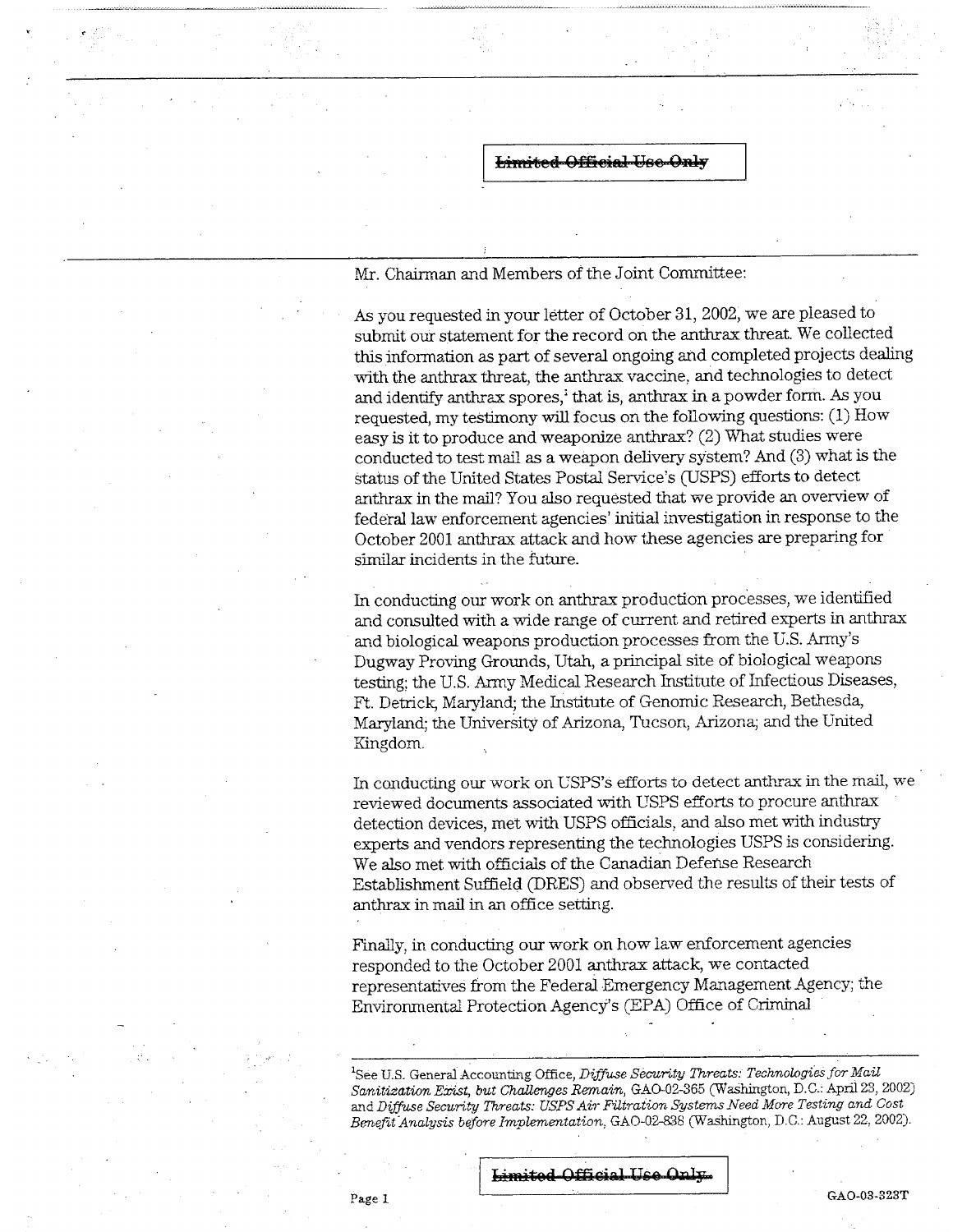Enforcement, Forensics and Training (OCEFT); the Federal Bureau of Investigation's (FBI) Weapons of Mass Destruction Unit and Washington Field Office; USPS's Manager for Environmental Management, Incident Commander for the Brentwood facility, and Postal Inspector; and the Department of Health and Human Services' Office of Public Health Preparedness and Centers for Disease Control and Prevention (CDC).

The work on which this statement is based began in November 2001 and has continued through November 2002, and it was conducted in accordance with generally accepted government auditing standards.

### Background

As of October 2002, intelligence assessments have not changed since 1990 for chemical and biological warfare threats on the battlefield or by terrorists, This is especially true, intelligence analysts told us, in terms of the numbers of countries suspected of developing anthrax spores, the types of biological agents these countries are known to possess, and their ability to weaponize and deliver such agents.<sup>2</sup> Unfortunately, for assessing a similar nonbattlefield threat, there are no current data on which to base an estimate apart from data on the October 2001 attack.

As to the terrorist threat, according to officials at the State Department's Diplomatic Security and at the Central Intelligence Agency, no clear evidence exists at this time that U.S. missions or interests overseas are threatened by foreign states or terrorist attacks using chemical and biological agents. According to these officials, terrorist attacks involving the use of conventional bombs are considered the greatest threat to U.S. overseas missions.<sup>3</sup>

In 1998, at least 12 U.S. abortion clinics received letters that claimed to contain anthrax powder, followed by more than 35 such letters in 1999 and over 30 in 2000. All of these were found to be hoaxes. In addition, DOD committed to a program on December 15, 1997, to vaccinate the entire military because it considered anthrax powder to be a major battlefield

<sup>2</sup>See also U.S. General Accounting Office, *Medical Readiness: Safety and Efficacy of the* Anthrax Vaccine, GAO/T-NSIAD-99-148 (Washington, D.C.: April 29, 1999).

<sup>8</sup>See U.S. General Accounting Office, State Department: Serious Problems in the Anthrax Vaccine Immunization Program, GAO-01-21 (December 13, 2000).

**Limited Official Use Only** 

Page 2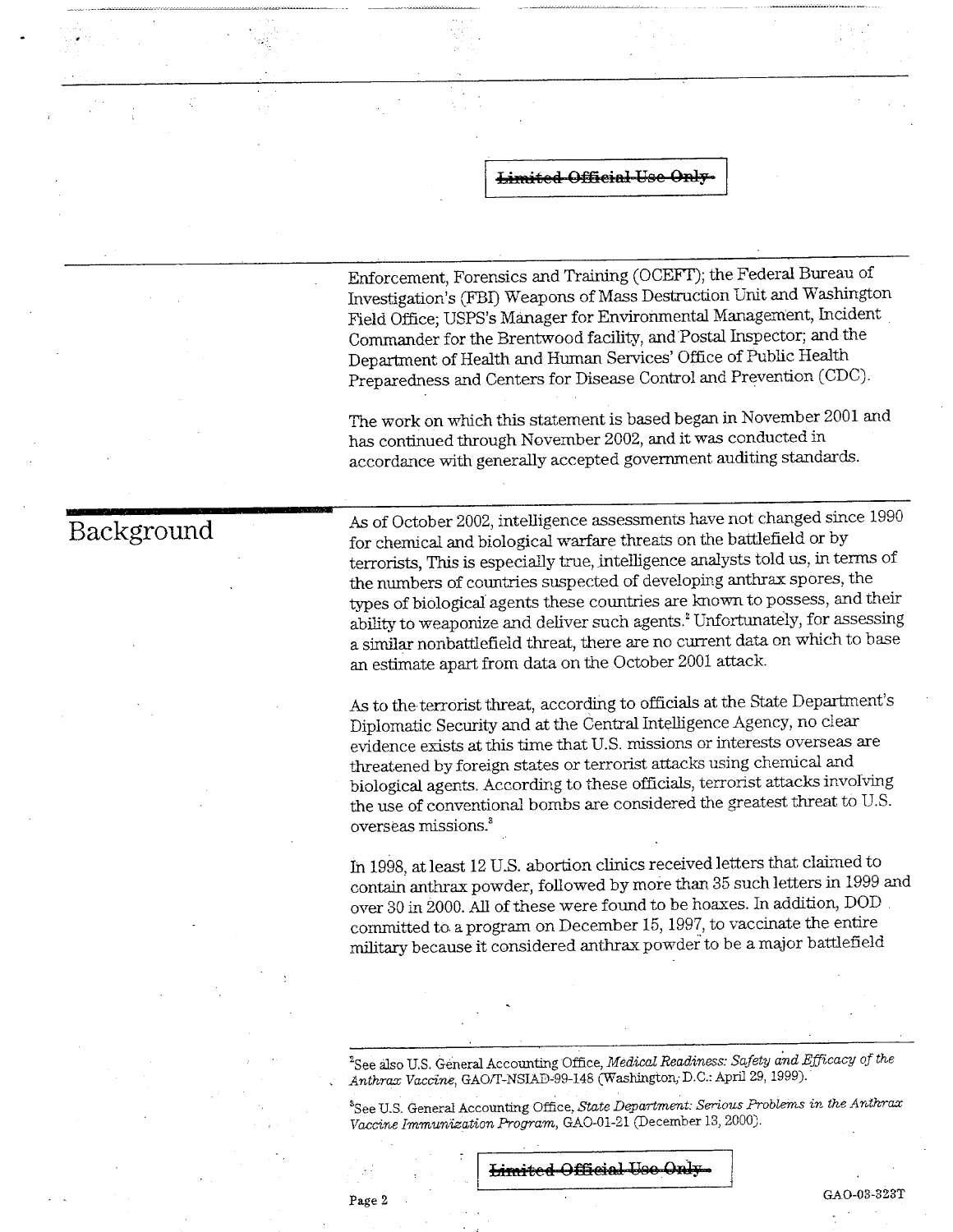<del>-Limited-Official Use Only</del>

threat.<sup>4</sup> Simultaneously, the American public was introduced to biological warfare threats in a series of evening prime-time television addresses, including one by then-Secretary of Defense William Cohen, showing the relative power of bio-weapons. There was much attendant publicity, both about the importance of the threat and concerns about the safety and efficacy of the vaccine. From 1998 to September 2001, more than 400 anthrax powder hoaxes occurred in the United States. While much attention has been paid to the anthrax letters sent in October 2001, more than 750 hoax letters involving anthrax threats were sent worldwide in October and November 2001. According to a non-profit center specializing in issues related to weapons of mass destruction, a single group, called the Army of God, sent more than 550 hoax letters to abortion clinics in the United States.

Ease of Production of **Anthrax Spores** 

As you know, many conflicting statements have been made in public testimony before Congress and in the press concerning the ease or difficulty with which terrorists or a lone scientist could effectively disseminate, on U.S. soil, a chemical or biological agent, specifically anthrax, and cause mass casualties. As to the biological agents, all of the experts we met with agreed that while a laboratory scientist may be able to grow cultures of some bio-agents, the production and use of most biological warfare agents would require a relatively high degree of sophistication in terms of both expertise and equipment.

According to technical experts in the many fields associated with biological agents, including those formerly with state-sponsored offensive biological weapons programs, it would be very difficult for a terrorist to overcome major technical and operational challenges to effectively and successfully weaponize and deliver a biological warfare agent to cause mass casualties.<sup>5</sup> If terrorists could overcome these obstacles, experts believe that those without a prior knowledge of these agents would have to conduct extensive experimentation to perfect their skills, which would

In July 2000, DOD ordered a temporary slowdown of its program because the U.S. anthrax vaccine manufacturer could not win Food and Drug Administration (FDA) approval of its manufacturing process and facilities. In January 2002, FDA approved the U.S. manufacturer's facilities and vaccine manufacturing process and DOD announced the resumption of its anthrax vaccination program in June 2002.

<sup>5</sup>See U.S. General Accounting Office, Combating Terrorism: Need for Comprehensive Threat and Risk Assessments of Chemical and Biological Attacks, GAO/NSIAD-99-163 (Washington, D.C.: September 7, 1999).

#### **Limited Official Use Only**

GAO-03-323T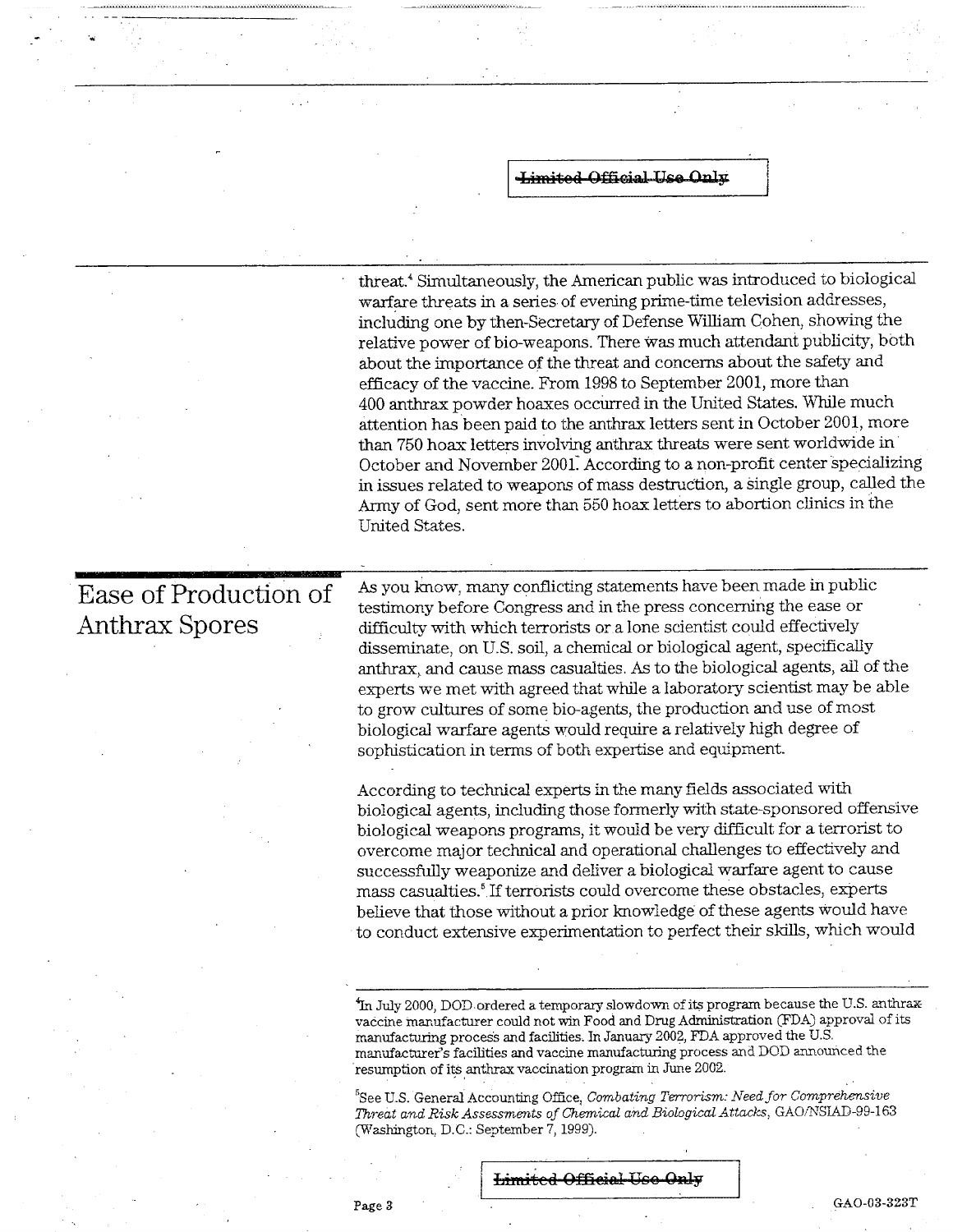result in their increased risk of discovery. Specialized knowledge is needed to acquire the right biological warfare agent, process it, improvise a weapon or device, and effectively deliver it to cause mass casualties. To make high-quality anthrax powder, a number of challenging steps and specialties are involved: Acquisition of a virulent strain of anthrax (such as the Ames strain), by (1) locally isolating a strain from a dead animal, (2) purchasing a small sample from an organization that already possessed it, or (3) stealing or by other means obtain it from a laboratory known to possess it. Culturing or growing the organism to yield a large quantity, which could be done in commercially available fermenters or on agar plates (if fermented, the result is a slurry or liquid concentrate; if on an agar plate, the result is a wet paste). Harvesting, washing, and concentrating the cultured sample, typically done in a centrifuge, which also removes most of the liquid and results in a wet paste.<sup>6</sup> Drying and grinding or milling the sample to sufficiently small size,<sup>7</sup> including milling the spores to achieve the required particle size, and, possibly, adding appropriate chemicals to prevent aggregation of spores and to reduce static charge.<sup>8</sup> Testing to confirm dispersion patterns and potency to cause mass casualties, unless the perpetrators are highly confident of their abilities. Prior to 1998, the military did not envision mail as a delivery system for **Studies Conducted to** anthrax powder. In 1998, SAIC, a defense contractor, asked a scientist **Test Mail as a Delivery** from the former U.S. offensive biological weapons program, to articulate in a paper several scenarios for delivery of biological warfare agents to **System for Anthrax** support decontamination and containment. One of these scenarios included anthrax powder being sent through the mail. According to this "Experts told us that anthrax production is not an exact science. The yield and quality of each batch is variable even when produced legitimately in a highly sophisticated facility.  $\mathrm{^{7}}$ There are several drying and milling methods. Some will greatly increase the static charge, and some will reduce the efficiency of the production. Any anthrax powder of < 5 microns is essentially a vapor. <sup>8</sup>While it has been suggested that static charge could be reduced without adding chemicals, we have not been provided data to support this assertion. At this point, containment becomes imperative if the perpetrator wants to leave no evidence and protect himself or herself.

Limited Official Use Only

**Limited Official Use Only** 

GAO-03-323T

Page 4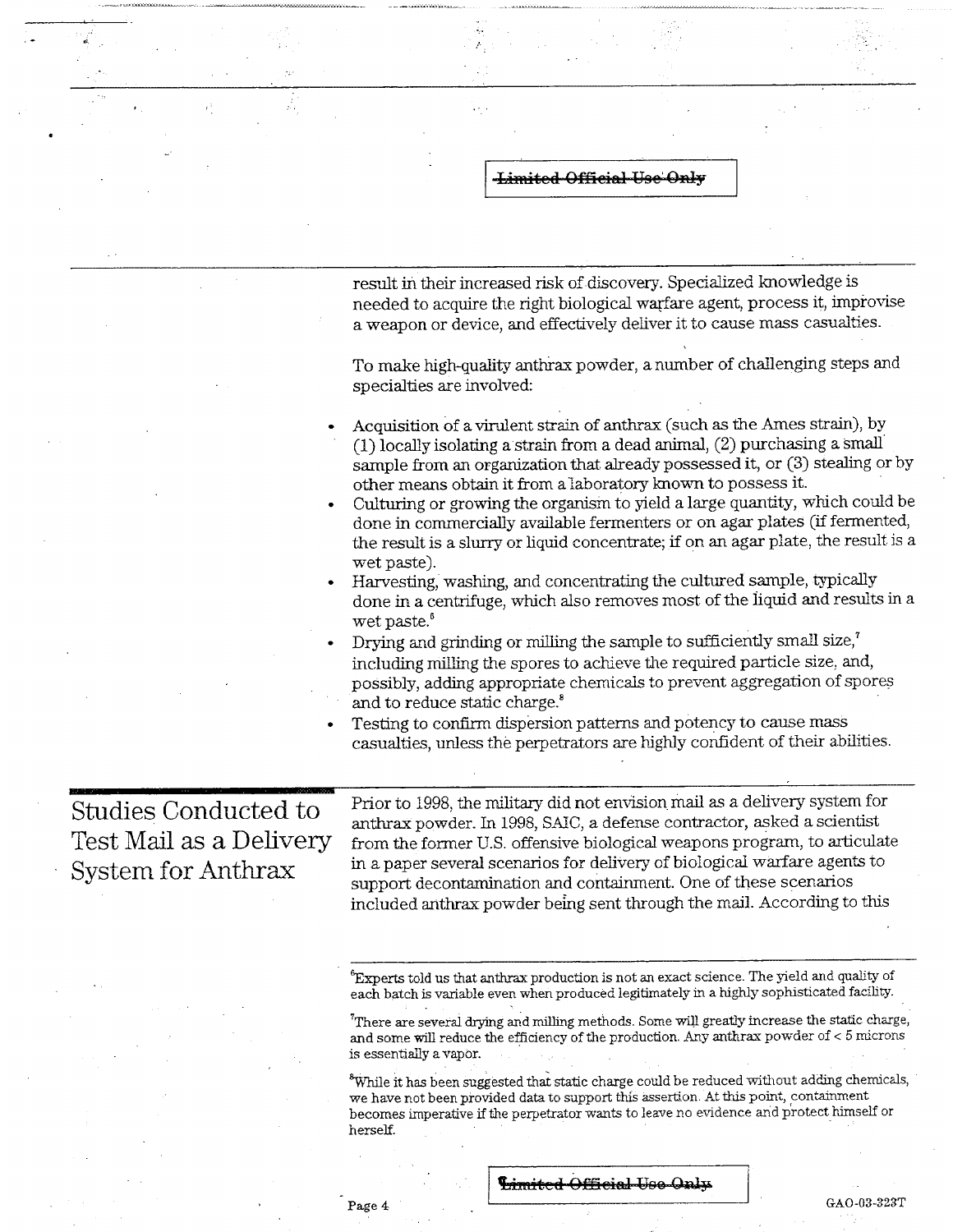paper, if a letter contained more than 2 to 3 grams of powder, it would be relatively easy to detect by its visible shape. In addition, the author believed, by sending the anthrax in a letter, the area of contamination would be limited, so decontamination procedures could be implemented successfully. In this paper, however, the operational environment of automated mail processing was not considered.

In Canada, the first Canadian anthrax hoax letter incident occurred on January 30, 2001, at the Citizenship and Immigration Office. Since no experimental study on which to base a realistic assessment of the threat posed by these "anthrax letters" could be found, Defense Research Establishment Suffield (DRES), a Canadian defense research and development organization, undertook a series of experiments to determine the extent of the hazard. This study was an attempt to  $(1)$  mimic what might occur in an office or mailroom if an envelope containing anthrax powder was received and opened and (2) estimate the aerosol release of the anthrax powder from the letters. This study also did not consider the operational environment of automated mail processing. Although this study was not published until October 1, 2001, DRES officials provided a schedule of briefings that were conducted through the spring and summer of 2001, when the results of the study were discussed.

The results indicated that dispersion of spores in an office setting would be far more effective than had initially been suspected. Significant numbers of aerosolized particles (>99% in the 2.5 to 10 micron size range) were released when envelopes, containing 0.1 or 1.0 grams of anthrax powder, were opened. A lethal dose could be inhaled within seconds of opening such an envelope. In addition, the powder quickly spread throughout the room so that if other workers were present, depending on their location and the airflow within the office, they would also be likely to inhale a lethal dose. The results also indicated that envelopes with corners not totally sealed could pose a threat to individuals in the mail-handling system. However, it is important to note that the scientists were only evaluating the anthrax threat that could result from opening an anthraxcontaminated letter. They did not evaluate whether the mail going through the pinch rollers in a postal sorting machine could also result in secondary contamination. Although these results are significant with respect to local area contamination, overall, the mail as a means of producing mass casualties remains an inefficient method of dissemination as compared with the various military technologies. Nonetheless, in terms of public concerns and economic damage, anthrax powder in the mail represents a potentially significant problem.

Limited Official Use Only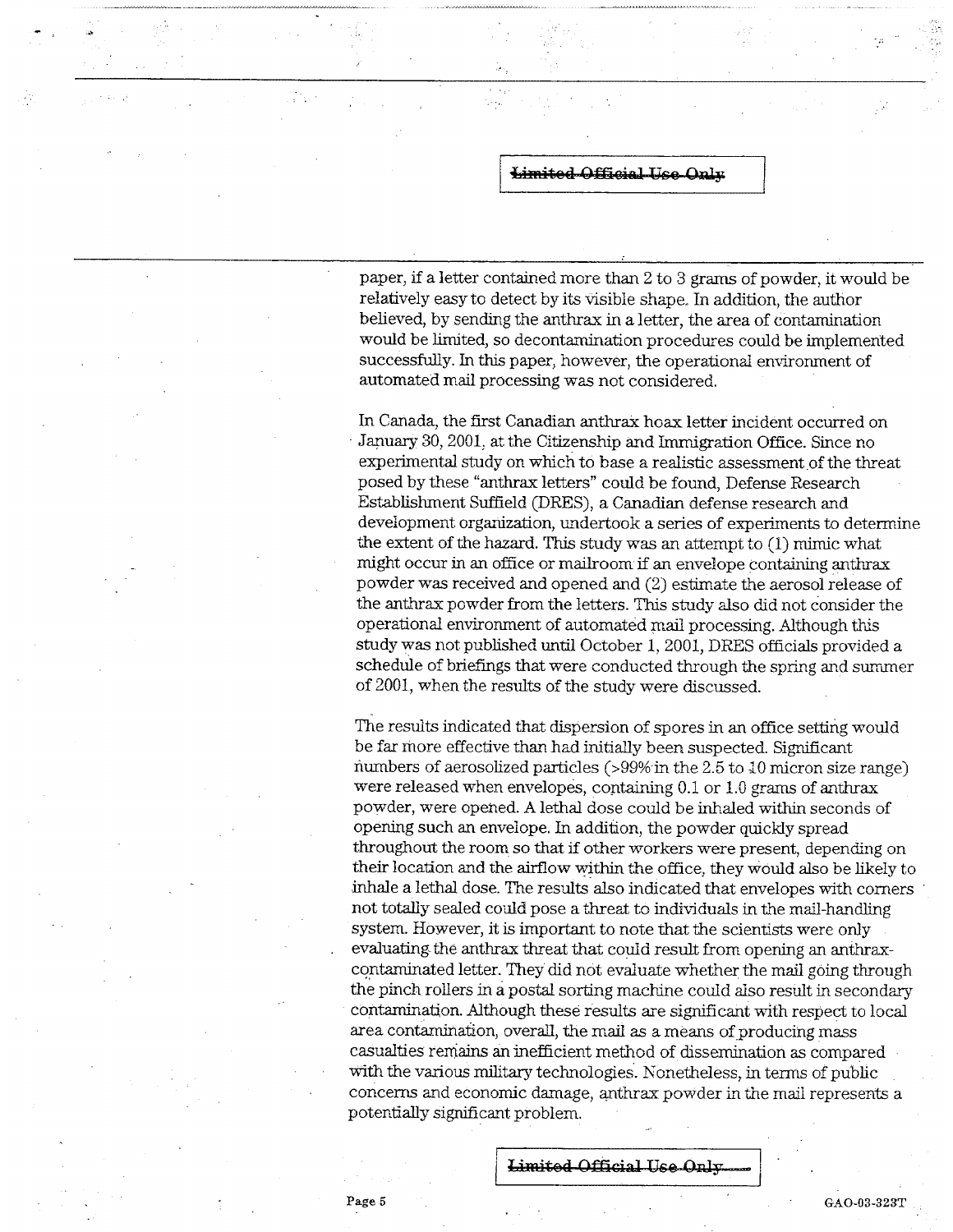ЦÝ

**USPS Efforts to** Detect Anthrax in the Mail

 $\frac{1}{\sqrt{2}}$ 

USPS has been pursuing several approaches, including procedural changes and a number of currently available technologies, to reduce risk through early detection of biohazards, primarily anthrax. USPS has identified several key areas of focus, including (1) redesign of mail collection boxes for both risk reduction and detection,  $(2)$  development of technology and procedures to reduce the volume of "anonymous" mail, (3) deployment of vacuum/filtration technology on automated sorting equipment, (4) use of mass spectrometry for detection, and (5) pursuit of a variety of technologies to aid investigators in finding whoever was responsible for earlier anthrax attacks through the mail and deterring future attempts at placing biohazards in the mail.

To date, USPS has focused on systemwide detection technologycentered mainly on Polymerase Chain Reaction (PCR) detection---placed on the initial operation in processing facilities for mail with the greatest risk, which is picked up at collection boxes, residences, and small businesses.<sup>8</sup> USPS continues to face challenges in developing this technology for its operational environment. USPS continues to work with the manufacturers of several different technologies and is conducting additional testing and prototyping to fully determine the viability of these technologies in a mail processing environment. We are continuing to monitor USPS efforts to procure and deploy these technologies.

The USPS efforts to defend against biological agents illustrate a key aspect of homeland defense-namely, the distinction between reactive and proactive operational environments. Prior to the October 2001 letters containing anthrax powder, the vast majority of technologies and techniques for defending against biological agent attacks were based on a post-release reaction approach. This post-release approach assumed that the delivery of the biological warfare agent would be via a known weapon system; that the target would be an active military site; that the soldiers at the site would be protected by adequate training, clothing, and prophylaxis; and that a high number of false positive detections would not hinder the site's operations in any significant way.

The USPS efforts illustrate a completely new proactive environment and concept of operations for these techniques and technologies. The USPS

PCR technology is able to detect small quantities of DNA with a particular genetic sequence (e.g., anthrax) and is the nucleus of the biohazard detection system (BDS) specifically designed for USPS.

Page 6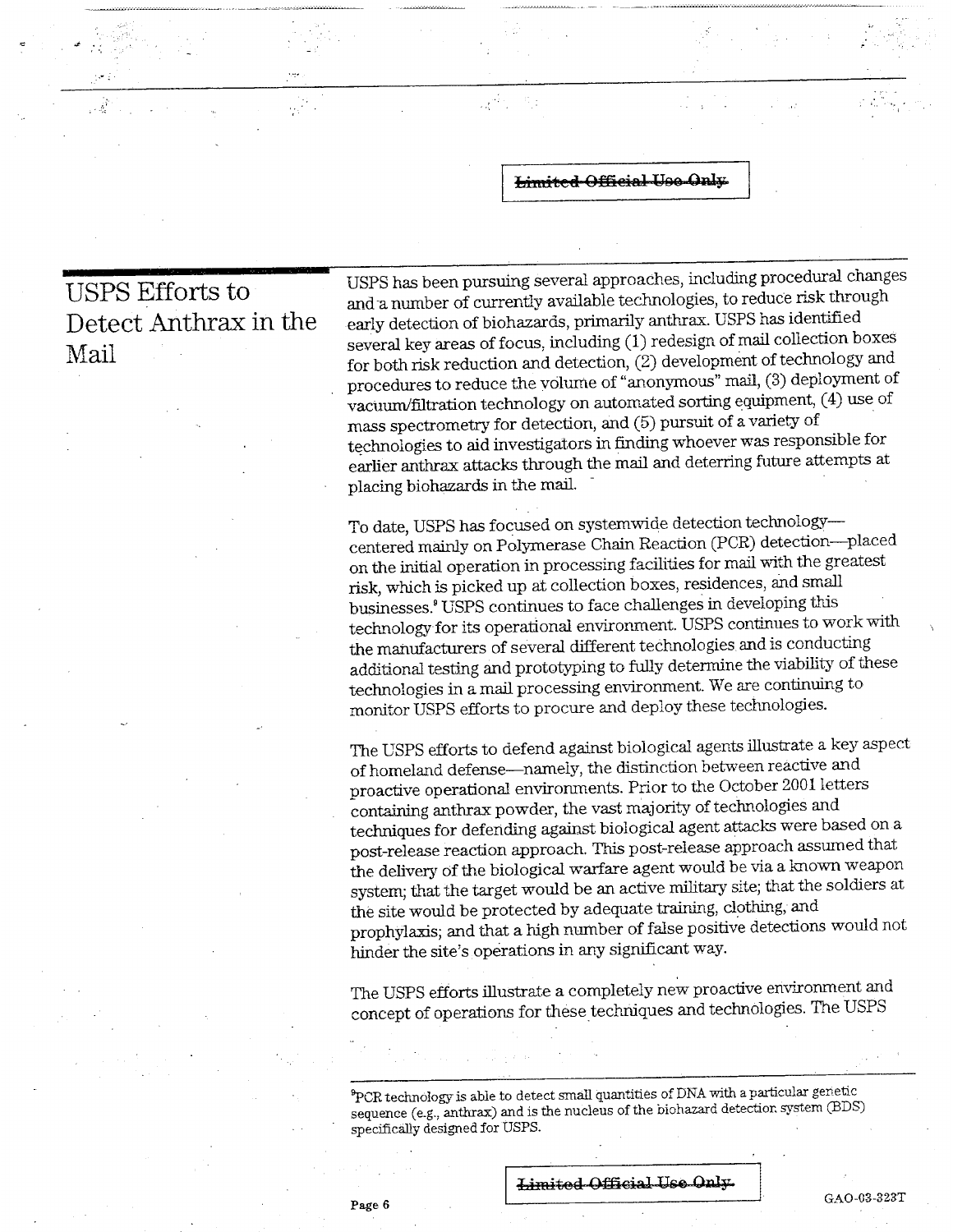environment is a civilian one, in which the assumptions are that affected people would not have the full protection and training that would be available in a battlefield setting; that the biological warfare agent would have to be intercepted prior to its release, to minimize the impact on both humans and operations; that the delivery mechanism may not be obvious: and that the rate of false positive detection must be minimal in order to avoid unnecessary interruption to normal mail processing activities. As we stated earlier, overcoming the lack of data on the threat in this domestic civilian environment will be critical to USPS success in establishing a biological agent defense.

### Overview of Law Enforcement's Initial Response to the Anthrax Attack

رچ<br>وفات

The FBI as lead investigative agency is currently investigating a series of bioterrorism incidents using anthrax spores that were sent through the mail and which resulted in 22 anthrax cases, including five deaths, since October 3, 2001. This is the first time the FBI has conducted this kind of investigation. The FBI's investigative team includes criminal investigators with scientific knowledge. In addition, the FBI has reached out to the scientific community to gain additional scientific knowledge about anthrax. Further, the FBI's HAZMAT Response Team was used to gather evidence at various crime scenes contaminated by anthrax utilizing Personal Protection Equipment.<sup>10</sup> The FBI also utilized the expertise of (1) EPA's Office of Criminal Enforcement, Forensics and Training (OCEFT) to assist in gathering evidence at one of the crime scenes, the Senate Hart Building; (2) USPS's Postal Inspector in collecting evidence involving the contamination of the mail system; (3) CDC and the Florida health unit that initially reported the first anthrax case; and (4) Department of Defense laboratories.

The FBI had previously been made aware of numerous anthrax incidents throughout the United States, which were random in nature and determined to be hoaxes. Because this was the first time the FBI responded to an actual anthrax attack, there was some confusion about the investigative roles and responsibilities of relevant agencies. As a result, the FBI recognized the need for increased coordination with public health officials, including CDC, and other investigative agencies. The CDC particularly is a key agency in any biological terrorist threat because it is

<sup>10</sup>The FBI has 17 Field Offices that have HAZMAT Response Teams that are fully trained and equipped to respond to a hazardous material incident. These teams work in conjunction with the state and local first responders, to assess and evaluate the incident and provide direction to obtain evidence that could be used in subsequent prosecutions.

Page 7

Immited Official Use Only.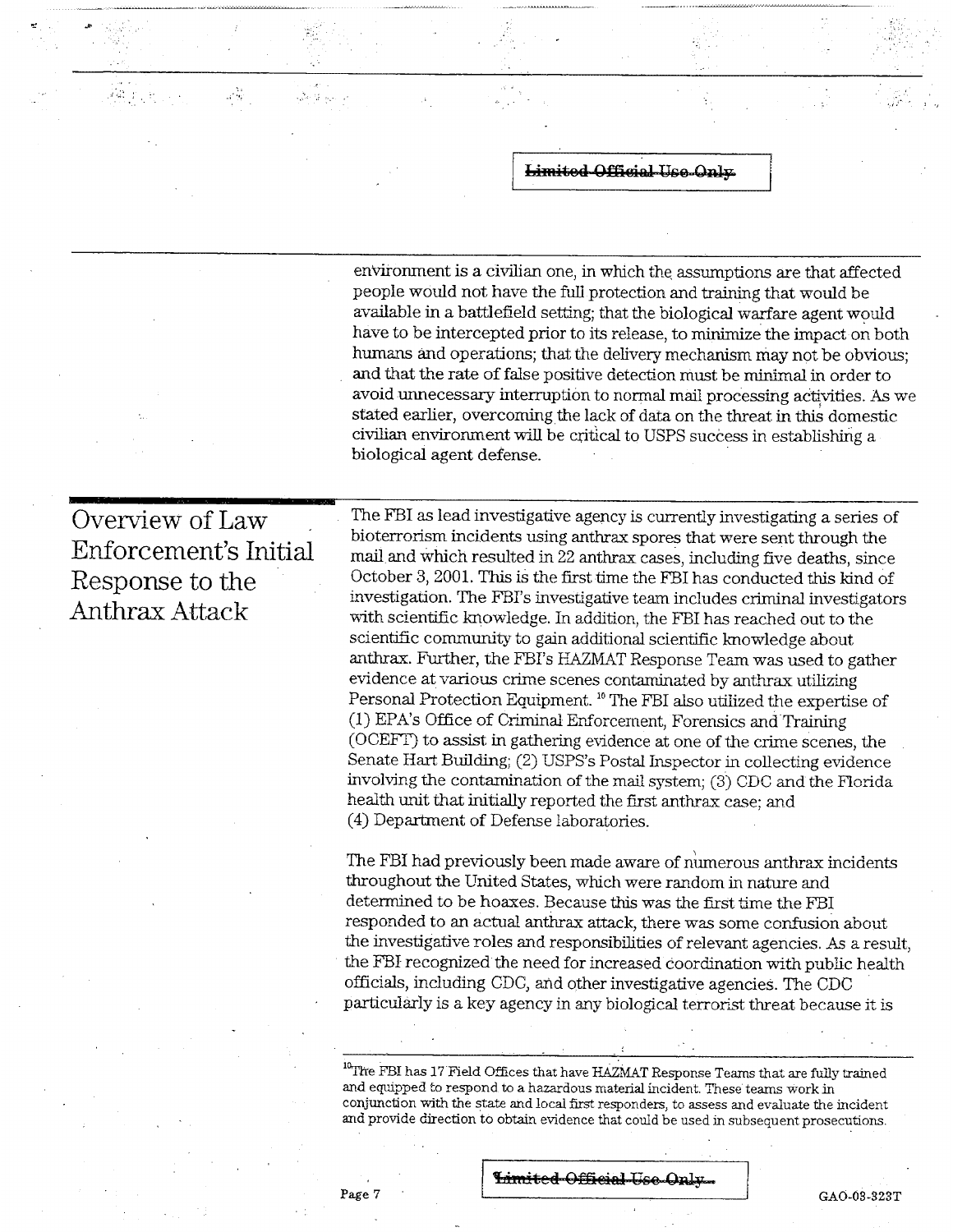able to identify biological agents and has the tools to investigate and respond quickly.

**Current Efforts to** Prepare for Future **Bioterrorist Attacks** 

The anthrax investigation has prompted the FBI and other investigative agencies to focus additional attention on the chemical and biological threat. Some of these efforts include (1) agreements among the FBI, other federal agencies, and state and local governments delineating each organization's role; (2) increasing liaison efforts with public health officials; (3) preparation by the FBI and CDC of a handbook for conducting investigations involving biological agents; and (4) identification of key state and local officials needing security clearances to allow access to classified information.

Mr. Chairman, thank you for giving us the opportunity to submit this statement. If you have any questions on the statement or follow-up questions, we will be happy to respond.

Limited Official Use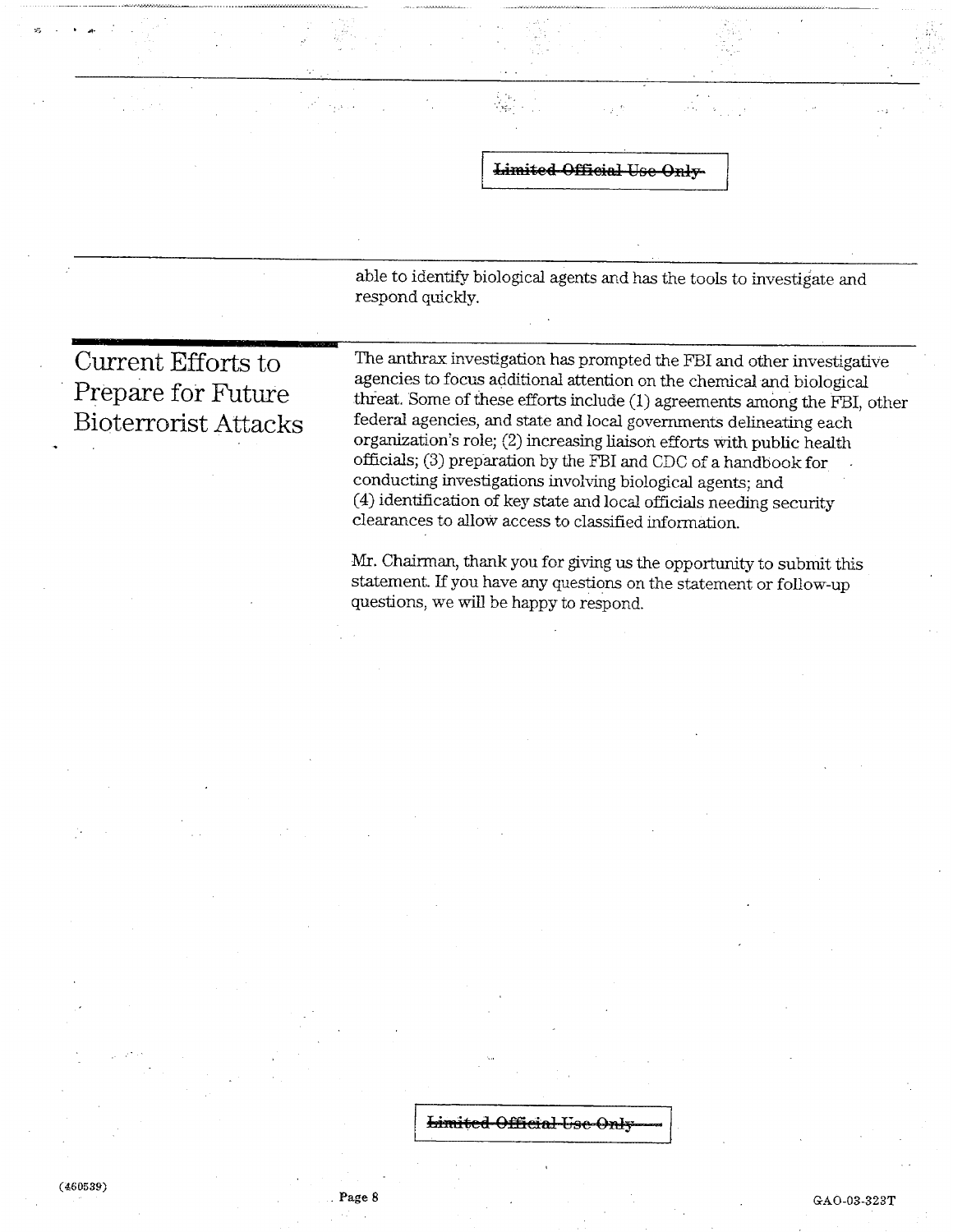### **APPENDIX**

### **CTC WATCHLISTING GUIDANCE DECEMBER 1999**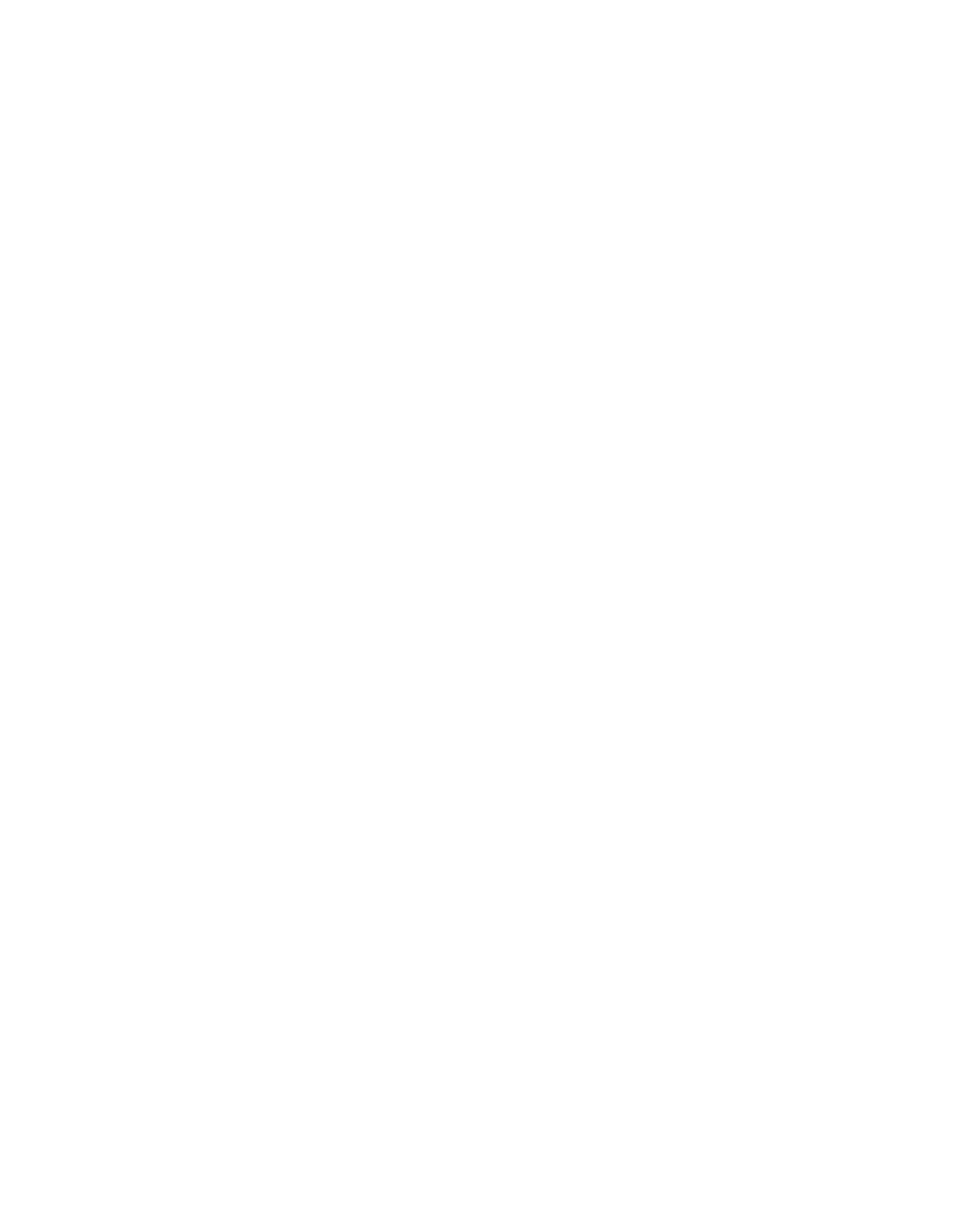#### **CTC WATCHLISTING GUIDANCE**

#### **December 1999**

Questions raised by Senator Shelby and his staff in December 2002 prompted the Joint Inquiry to inquire further regarding whether CIA's Counterterrorist Center (CTC) had any established guidance concerning the watchlisting program. The Joint Inquiry had asked CTC about such watchlisting guidance in April 2002,and had been told in a written CIA response that no such guidance existed.

As a result of this renewed request, the Joint Inquiry was able to determine that CTC had sent a cable in December 1999 to all Directorate of Operations (DO) stations and bases, the subject of which was "Terrorism Guidance." The cable was designated as "Read and Retain," and its purpose was to remind DO personnel of pre-existing, periodically republished guidance regarding several important subjects of relevance to their counterterrorism efforts. The Joint Inquiry also determined that the unit in CTC that was responsible for matters relating to Usama Bin ladin and al-Qa'ida received a copy of the cable.

One paragraph of the nine paragraph "Terrorism Guidance" cable (see attached copy) reminded recipients of the procedures for watchlisting "potential," "possible," "known," or "suspected" terrorists. The guidance stated, in part, that:

. . . It is important to flag terrorist personality information in DO intelligence reporting for [the State Department watchlist program] so that potential terrorists may be watchlisted. Information for inclusion in [the State Department watchlist program] must raise a reasonable suspicion that the individual is a possible terrorist . . . . Information for [the State Department watchlist] program should be based on the following priorities:

> -- known or suspected terrorists who pose or may pose a present threat to U.S. interests in the United States or abroad:

. . . .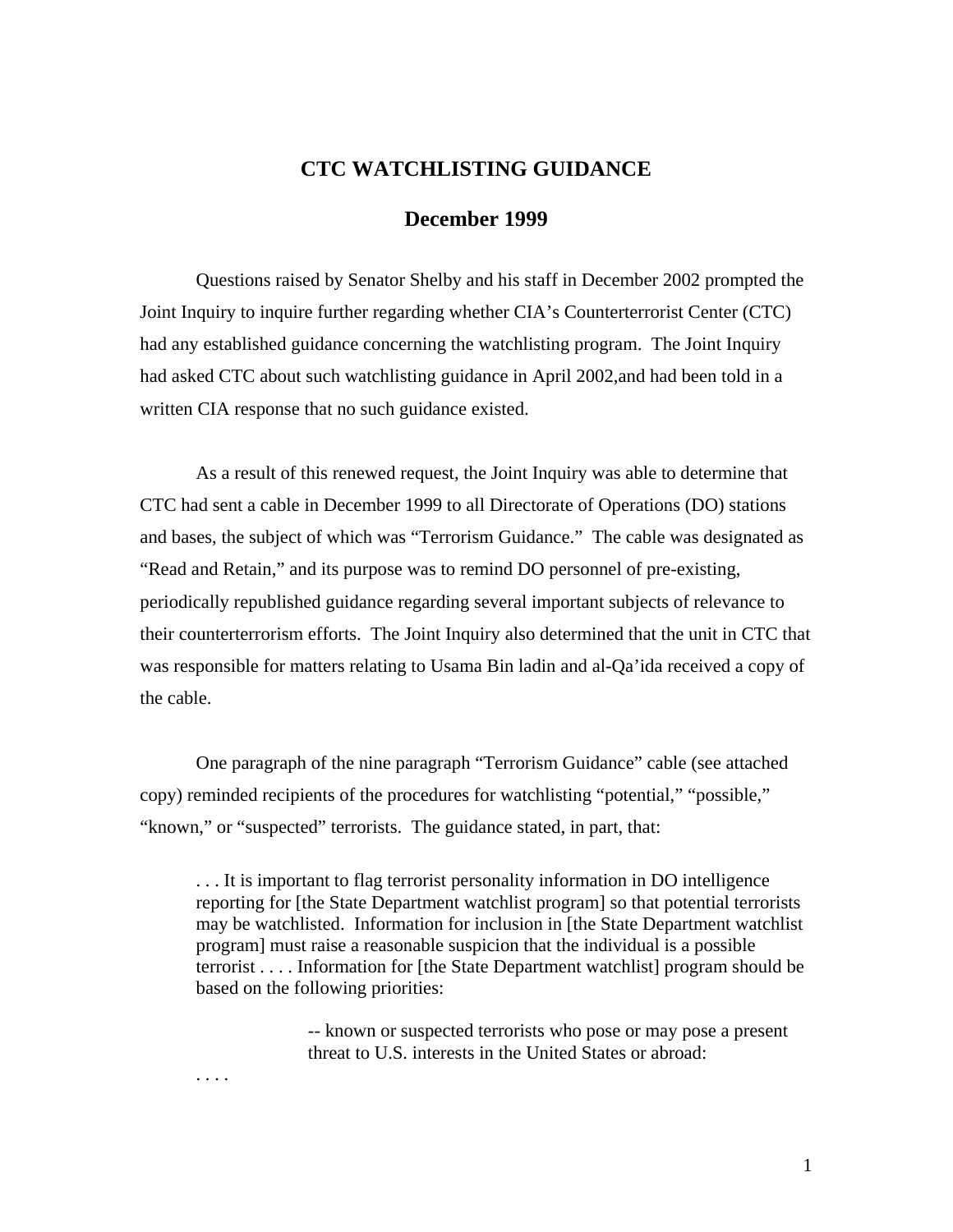Thus, CTC personnel and CIA station and base personnel abroad were reminded in December 1999 of the existence, importance and thresholds of the watchlisting program shortly before CTC learned in January 2000 that a known al-Qa'ida associate – al-Mihdhar – possessed a multiple entry U.S. visa; one month before the Malaysia meeting; and three months before CTC received information from the field indicating that at least one known al-Qa'ida associate – Nawaf al-Hazmi – had traveled to the United States.